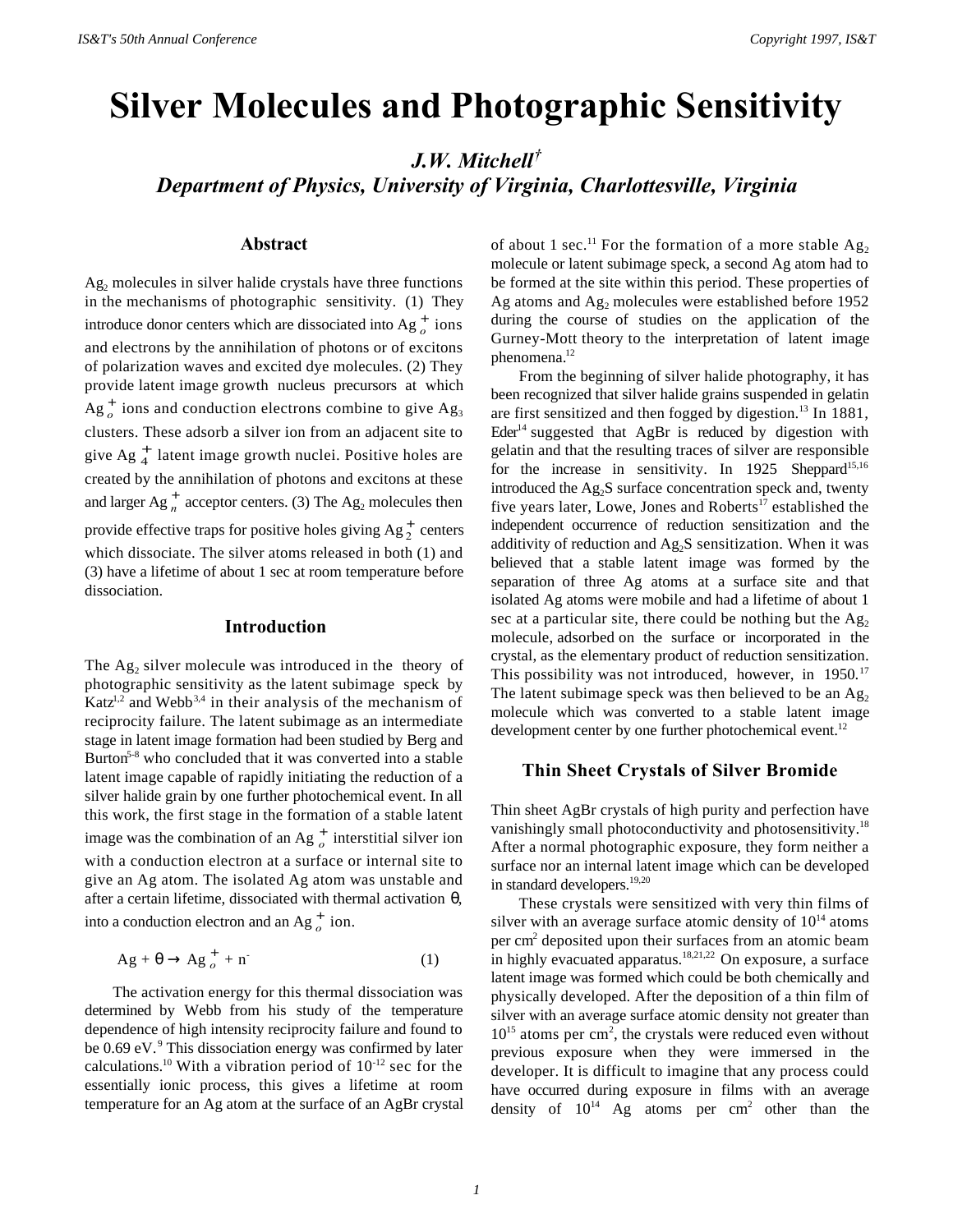photochemical aggregation of Ag atoms to form particles with the same dimensions as those in the films with an average density of not more than  $10^{15}$  atoms per cm<sup>2</sup>.<sup>21</sup>

The experimental work provided the first direct evidence for the instability and mobility of Ag atoms on the surfaces and within AgBr crystals.<sup>22</sup> The properties of thin sheet AgBr crystals sensitized by the deposition of  $10^{14}$  Ag atoms per cm<sup>2</sup> as determined by treatment with solutions of KAu(SCN)<sub>2</sub> or of oxidizing agents such as  $K_3Fe(CN)_6^{17}$  or dilute chromic acid solutions before and after exposure and after initial development, very closely matched those of reduction sensitized AgBr sheet crystals<sup>22</sup> and of emulsion grains with a latent subimage produced by a high intensity exposure. Matrix isolation work has shown that  $Ag<sub>2</sub>$ molecules and Ag atoms would have reached the surface from the atomic beam.<sup>23,24</sup> The  $Ag_2$  molecules would remain at the site of impact. The Ag atoms would dissociate, diffuse into the crystal as  $Ag_{o}^{+}$  ions and electrons, and separate along the dislocation segments of sub-boundaries. The impact of two  $Ag_2$  molecules at a site would produce an  $Ag_4$ cluster and after adsorption of an  $Ag^+$  ion an  $Ag^+$  fog center.<sup>20</sup> The sensitized thin sheet crystal system thus gave a sound model for a reduction sensitized crystal of AgBr and provided the first direct experimental evidence to suggest that  $Ag<sub>2</sub>$  molecules are probably produced by reduction sensitization. The thin sheet crystals were sensitized with a low concentration of  $Ag<sub>2</sub>O$  molecules together with  $Ag<sub>2</sub>$ molecules produced by their thermal decomposition.<sup>18</sup> Emulsion grains were similarly sensitized with  $Ag<sub>2</sub>O$ molecules and Ag<sub>2</sub> molecules produced by their reduction in the gelatin medium.<sup>20</sup>

It seemed that the conclusion that the  $Ag_2$  molecule was the elementary product of reduction sensitization drawn from the experimental work with the thin sheet crystal system could not be applied to reduction sensitized AgBr emulsion microcrystals at that time because Berg and Burton had concluded that the  $Ag_2$  molecules of the latent subimage were unstable and dissociated after a lifetime of a day. Our conclusion appeared, however, to be soundly based. The uncertainty was resolved when the dissociation energy of the  $\text{Ag}_2$  molecule was found to be 1.74 eV.<sup>10,20</sup>

During reduction sensitization,  $Ag<sub>2</sub>$  molecules are produced at the interface between the AgBr crystal and the aqueous medium. They are formed by the reduction of an  $Ag<sub>2</sub>O$  molecule by a reducing molecule which has no oxidized form in reversible equilibrium with the reduced form.<sup>20,22,25</sup> This results in the formation of  $Ag_2$  molecules which are incorporated in the crystals by overgrowth or formed on the final surface.  $Ag_2$  molecules are also formed in the dry system by the reduction of  $Ag<sub>2</sub>O$  molecules at the crystal interface by hydrogen. $20,26,27$ 

### **Silver Molecules as Electron Donor Centers**

In a crystal with  $Ag<sub>2</sub>$  molecules as donor centers,<sup>19,20</sup> produced by a high intensity pre-exposure of an  $Ag<sub>2</sub>S$ sensitized emulsion or by reduction sensitization, an effective latent image is formed by the photoaggregation of Ag atoms chemically equivalent to the  $Ag<sub>2</sub>$  molecules. There are two mechanisms for the primary process. As in the Herschel effect,  $Ag<sub>2</sub>$  molecules are dissociated by the absorption of infrared photons with a wavelength of about 800 nm (1,54 eV) with the production of conduction

electrons and Ag  $\frac{1}{2}$  centers.<sup>3,4,28-30</sup>

$$
Ag_2 + hv \rightarrow Ag\frac{+}{2} + n
$$
 (2)

In a second mechanism, the  $Ag<sub>2</sub>$  donor centers are dissociated by an Auger process involving the annihilation of an exciton of a polarization wave near the surface or within the crystal or of an excited state of a sensitizing dye adsorbed on the surface.<sup>29-35</sup>

$$
Ag_2 + E^* \rightarrow Ag\frac{+}{2} + n\tag{3}
$$

With both mechanisms, the  $Ag\frac{1}{2}$  center dissociates rapidly with the passage of a silver ion into an interstitial position and the formation of an Ag atom.

$$
Ag\stackrel{+}{2} \to Ag + Ag\stackrel{+}{\circ} (4)
$$

The Ag atom has a lifetime of about 1 sec at room temperature before thermal dissociation with the formation of a conduction electron and an  $Ag_{o}^{+}$  ion.<sup>10</sup>

$$
Ag + \theta \rightarrow Ag_{o}^{+} + n^{-}
$$
 (1)

The overall result of the optical excitation is thus the formation of two  $Ag_{o}^{+}$  ions and two conduction electrons.<sup>29</sup>

$$
Ag_2 + h\nu \text{ or } E^* \to Ag^+ + n^- + Ag^+ + n \tag{5}
$$

This is the first function of  $Ag<sub>2</sub>$  molecules in the photoaggregation process. These donor centers are photodissociated to provide the  $Ag_{o}^{+}$  ions and conduction electrons which combine to form the initial clusters of Ag atoms of the latent image. The photodissociation mechanism was proposed for the first time in papers published in  $1957$ .<sup>11,29,32,33</sup> It provides the primary process for the formation of clusters by the photoaggregation of the Ag atoms of a distribution of  $Ag<sub>2</sub>$  molecules at wavelengths longer then 400 nm.

# **Silver Molecules as Latent Image Growth Nucleus Precursors**

Growth nuclei for these clusters are formed by the combination of Ag<sup>+</sup><sub>o</sub> ions and conduction electrons at Ag<sub>2</sub> latent image growth nucleus precursors to give  $Ag<sub>3</sub>$  clusters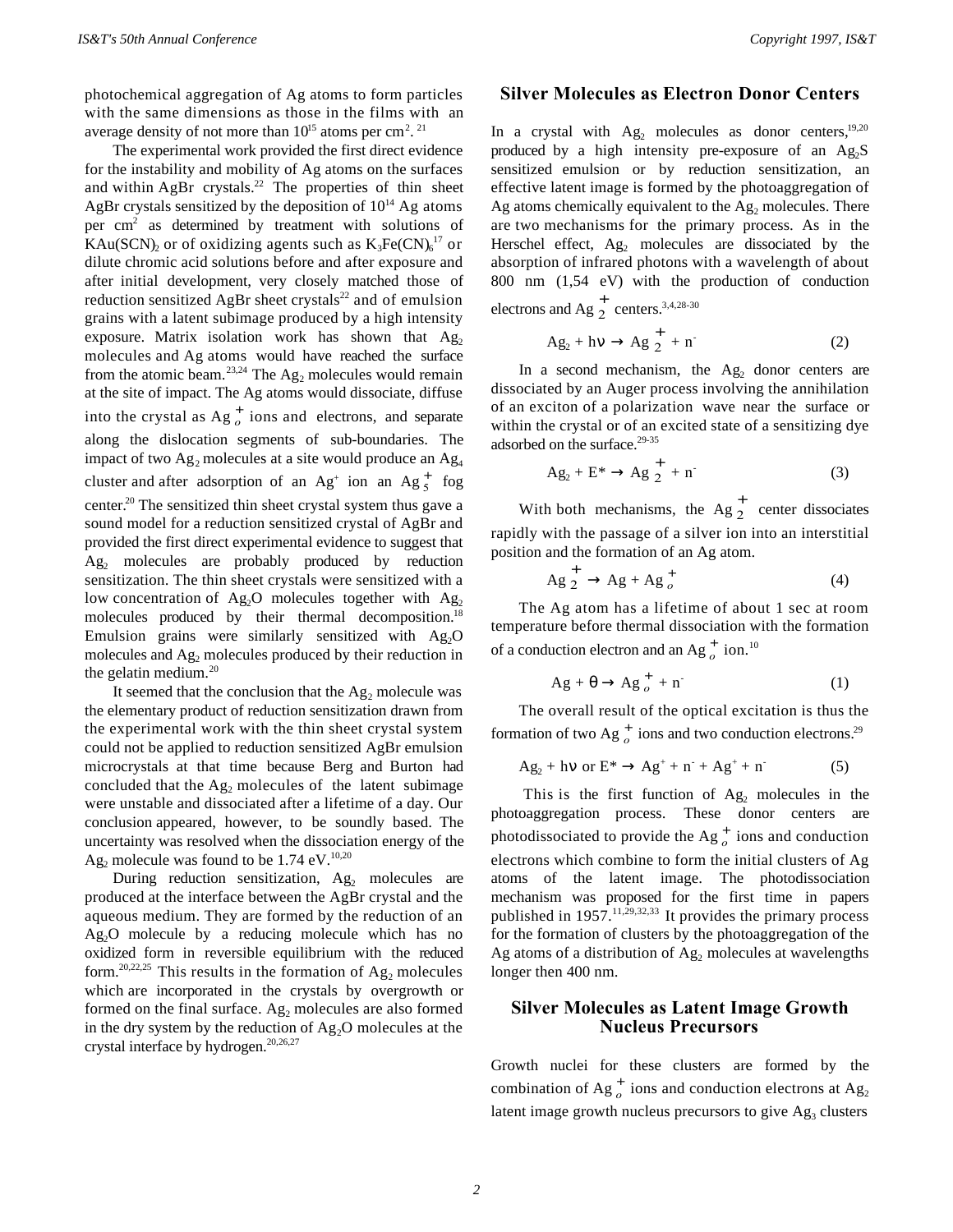which adsorb an Ag<sup>+</sup> ion from an adjacent lattice site to give an Ag $_4^+$  latent image growth nucleus.  $^{20,29,34,36}$ 

$$
Ag_2 + n + Ag_{o}^{+} \rightarrow Ag_3
$$
 (6)

$$
Ag_3 + Ag_{SL} \rightarrow Ag_{4}^{+} + Ag_{VL}^{-} \tag{7}
$$

$$
Ag_{VL}^- + Ag_{o}^+ \rightarrow Ag_{SL} \tag{8}
$$

$$
Ag_3 + Ag_{o}^+ \rightarrow Ag_{4}^+ \tag{9}
$$

 $\text{Ag}_{\text{SL}}$  is an adjacent lattice site and  $\text{Ag}_{\text{VL}}^-$  an adjacent vacant lattice site. The Ag *ion* at a surface lattice site has a small fractional charge. $37$  Its transfer to an interstitial position as an Ag<sup>+</sup> ion with a unit positive charge leaves a unit negative charge at the site.

This is the second function of  $Ag_2$  molecules in the photoaggregation process. They provide latent image growth nucleus precursors.<sup>29,31,34</sup> The Ag<sup>+</sup><sub>4</sub> clusters grow by a process in which they trap conduction electrons and then adsorb  $Ag_{o}^{+}$  ions thereby adding Ag atoms to the clusters.

$$
Ag_{n}^{+} + n^{-} \rightarrow Ag_{n}
$$
 (10)

$$
Ag_n + Ag_{SL} \rightarrow Ag_{n}^+ + 1 + Ag_{VL}^- \tag{11}
$$

$$
Ag_{VL}^- + Ag_{o}^+ \rightarrow Ag_{SL} \tag{12}
$$

$$
Ag_n + Ag_{o}^+ \rightarrow Ag_n^+
$$
 (13)

 $\text{Ag}$ <sup>+</sup> ions and electrons are thus effectively transferred

from  $Ag_2$  donor centres to  $Ag_n^+$  acceptor centers.  $Ag_o^+$  ions and conduction electrons created by the thermal dissociation of Ag atoms are similarly transferred. These are the elementary processes of the photoaggregation theory.<sup>38</sup>

### **Silver Molecules as Positive Hole Traps**

With the formation of the Ag  $_4^+$  acceptor centers, a second photoelectronic process becomes possible. Positive holes may be created by the transfer of electrons from the valence band to the Ag  $_4^+$  acceptor centers following the absorption of infrared photons.<sup>11,30</sup>

$$
Ag_{4}^{+} + h\nu \rightarrow Ag_{4} + p^{+} \tag{14}
$$

At wavelengths longer than 400 nm, they may also be created by the annihilation of intrinsic or dye excitons at the  $\text{Ag}^+_{4}$  acceptor centers by Auger processes.<sup>20,30,38</sup>

$$
Ag_{4}^{+} + E^{*} \rightarrow Ag_{4} + p^{+}
$$
 (15)

The positive charge is restored to the  $Ag_4$  cluster by the adsorption of an Ag<sup>+</sup> ion.

$$
Ag_4 + Ag_{SL} \rightarrow Ag_{5}^+ + Ag_{VL}^- \tag{16}
$$

$$
Ag_{VL}^- + Ag_{o}^+ \rightarrow Ag_{SL} \tag{17}
$$

$$
Ag_4 + Ag_{o}^+ \rightarrow Ag_{5}^+ \tag{18}
$$

Creation of holes by the same two processes occurs at these and larger  $Ag_n^+$  acceptor centers and is responsible for the Becquerel effect.<sup>11</sup> Positive holes may also be created by the annihilation of intrinsic or dye excitons at  $Ir<sup>3+</sup>$  acceptor centers.25,39

The third function of  $Ag<sub>2</sub>$  molecules in the photoaggregation processes of latent image formation is now brought into play. An  $Ag_2$  molecule provides a deep trap for a positive hole giving an Ag  $_2^+$  center.<sup>11,29,32</sup>

$$
Ag_2 + p^+ \rightarrow Ag\frac{+}{2}
$$
 (19)

This center dissociates rapidly at room temperature giving an Ag  $_{o}^{+}$  ion and an Ag atom.

$$
Ag\,i_{2}^{+} \rightarrow Ag\,i_{0}^{+} + Ag
$$
 (4)

The Ag atom then dissociates after a lifetime of about 1 sec giving an interstitial silver ion and a conduction electron.

$$
Ag + \theta \rightarrow Ag_{o}^{+} + n
$$
 (1)

The overall result of the trapping of a hole by the  $Ag<sub>2</sub>$ molecule is therefore

$$
Ag_2 + p^+ \to Ag_{o}^+ + n^- + Ag_{o}^+ \tag{20}
$$

An  $Ag_{2}^{+}$  center is created at an  $Ag_{2}$  molecule by the ejection of an electron by the absorption of an infrared photon, by the annihilation of an exciton of a polarization wave, or of a dye exciton, by the trapping of a positive hole, or by an oxidation process. $40,41$  In all these cases, an Ag atom is liberated by the rapid decay of the center as in (4).

#### **Discussion**

#### **Electron Donor Centers**

Adsorbed or incorporated  $Ag_2$  molecules, together with Ag<sub>2</sub>O and Ag<sub>2</sub>S donor centrer have no direct photoelectronic role in the direct photolysis theories of latent image formation of Hamilton<sup>20,34,42</sup> and Tani.<sup>43-46</sup> In the primary electronic process of these theories, the absorption of an intrinsic photon produces a pair of electronic carriers, a conduction electron and a positive hole. In the theory of spectral sensitization of Tani, $46$  the absorption of a photon transfers an electron from the dye molecule to the conduction band leaving a "dye hole" which is then released to the full band as a positive hole, returning the dye molecule to its ground state.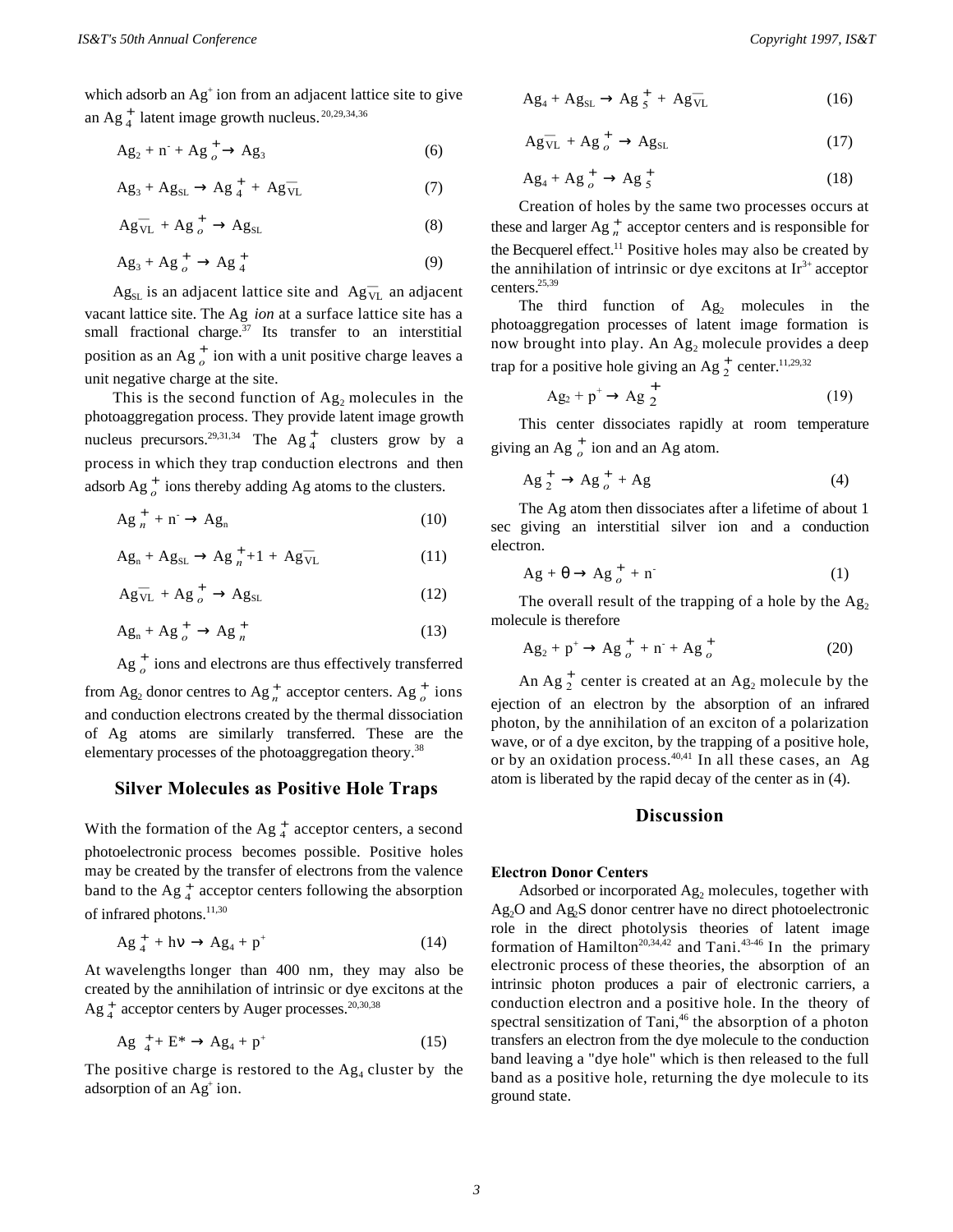These primary photoelectronic processes are not consistent with experimental observations with thin sheet crystals of AgBr of high purity and perfection. These crystals show neither photoconductivity nor photosensitivity, whether dye sensitized or not, at wavelengths beyond 400 nm (3.1 eV). For this, they have to be chemically sensitized by the adsorption of  $Ag_2$ ,  $Ag_2O$  or Ag<sub>2</sub>S donor centers and these centers are actively involved in the photochemical processes.<sup>20</sup>

#### **Latent Image Growth Nucleus Precursors**

In the Hamilton nucleation and growth theory, latent image formation begins with the formation of a thermally unstable Ag atom at a surface or internal site by the combination of a conduction electron with an  $Ag_{o}^{+}$  ion. A stable  $Ag_2$  molecule is formed by the occurrence of a second event at the site within the lifetime of the Ag atom. The uncharged  $Ag_n$  cluster then grows by a succession of electronic and ionic events in a strict Gurney-Mott sequence. Hamilton rejects any role of chemically produced  $Ag<sub>2</sub>$ molecules as latent image growth nucleus precursors and any concentration process in latent image formation in his nucleation and growth theory. This leads to the paradox of Hamilton and Baetzold<sup>47,48</sup> and the dilemma of Moisar and Granzer<sup>49</sup> which are resolved by the photoaggregation theory.<sup>34</sup>

#### **Positive Hole Traps**

Only the third role of  $Ag_2$  molecules, that of providing effective traps for positive holes has been accepted by Hamilton and Tani. In the primary electronic stage of the direct photolysis theories, conduction electrons and positive holes are created in pairs by the absorption of intrinsic photons, and conduction electrons and dye holes are created by photon absorption by dye molecules. There was a problem for efficient latent image formation with the direct photolysis theories because the positive holes could be trapped by the uncharged latent image clusters of Ag atoms and cause regression. This problem was resolved and the increase in sensitivity on reduction sensitization understood with the introduction in 1957 of the mechanism for efficient hole trapping by  $Ag_2$  molecules.<sup>11,29,32</sup>

## **Summary and Conclusions**

Silver halide crystals of ultrahigh purity have an extremely low level of photoconductivity and photosensitivity. The first function of adsorbed or incorporated  $Ag_2$  molecules is to provide donor centres which are dissociated by the annihilation of energy quanta to give two conduction electrons and two Ag<sup>+</sup> ions:<sup>29</sup>

$$
Ag_2 + hv \to Ag_{o}^+ + n + Ag_{o}^+ + n \tag{5}
$$

Dissociation occurs in stages represented by Equations  $(2)$  or  $(3)$ ,  $(4)$ , and  $(1)$  and is responsible for photoconductivity. In the wavelength range between 400 and 720 nm, dissociation by the annihilation of photons near the surface or of excitons of polarization waves and excited dye molecules by Auger processes is the most important process for the photocatalyzed aggregation of a distribution of  $Ag<sub>2</sub>$ molecules produced by reduction sensitization.

The second function of  $Ag<sub>2</sub>$  molecules is to provide latent image growth nucleus precursors at which conduction electrons and  $Ag_{o}^{+}$  ions, equivalent to those released by the processes of Equations (4) and (1), can efficiently combine to form  $Ag_3$  clusters which adsorb an  $Ag^+$  ion from an adjacent site as in Equations (6) to (9) to give  $Ag_4^+$  latent image growth nuclei. These and larger  $Ag_n^+$  clusters formed by growth as in Equations (10) - (13) introduce electron acceptor centers with unoccupied levels in the energy gap. $^{20}$ 

In crystals which were previously without electron acceptor centers, the third function of  $Ag_2$  molecules is now brought into play. Positive holes are created by the annihilation of energy quanta at the  $Ag_n^+$  acceptor centers as in Equations (14) or (15). They are deeply trapped by the  $Ag_2$  molecules as in Equation (19) to give  $Ag_2^+$  centers which dissociate in the same two stages represented by Equations (4) and (1) as in the operation of the first function of the  $Ag_2$  donor centers. The overall reaction is represented by:

$$
Ag_2 + p^+ \to Ag_{o}^+ + n^+ + Ag_{o}^+ \tag{20}
$$

This leads to a second photoaggregation process for a distribution of  $Ag_2$  molecules.<sup>20,35,38</sup> All three functions of Ag<sub>2</sub> molecules are thus operative in the processes of the photoaggregation theory.

The adhesion of  $Ag_2$  molecules to the surface of an AgBr crystal has to be discussed. These molecules are weakly adsorbed to a thin sheet crystal of AgBr. Thin sensitizing and fogging films of silver produced by vacuum deposition or reduction sensitization may be readily stripped from the surfaces of the crystals. Sensitizing films of  $Ag<sub>2</sub>S$ cannot be stripped and it is evident that  $Ag<sub>2</sub>S$  is strongly adsorbed. Neither can a thin film of silver produced on an  $Ag<sub>2</sub>S$  film by vacuum deposition or reduction sensitization be stripped. The thin film of  $Ag<sub>2</sub>S$  provides an interfacial layer between the silver film and the crystal ensuring the strong adhesion of the silver film. In the photographic system, the  $Ag<sub>2</sub>$  molecules which are most effective as surface latent image growth nucleus precursors are adsorbed around the edges of small monolayer islands of sulfide molecules.20,34,41 Ag2 molecules are stabilized against environmental rections by adsorption to clusters of  $Ag<sub>2</sub>S$ molecules.

A density of  $Ag_2O$  and  $Ag_2$  molecules, sufficient for the nucleation and initial growth of the surface latent image in a